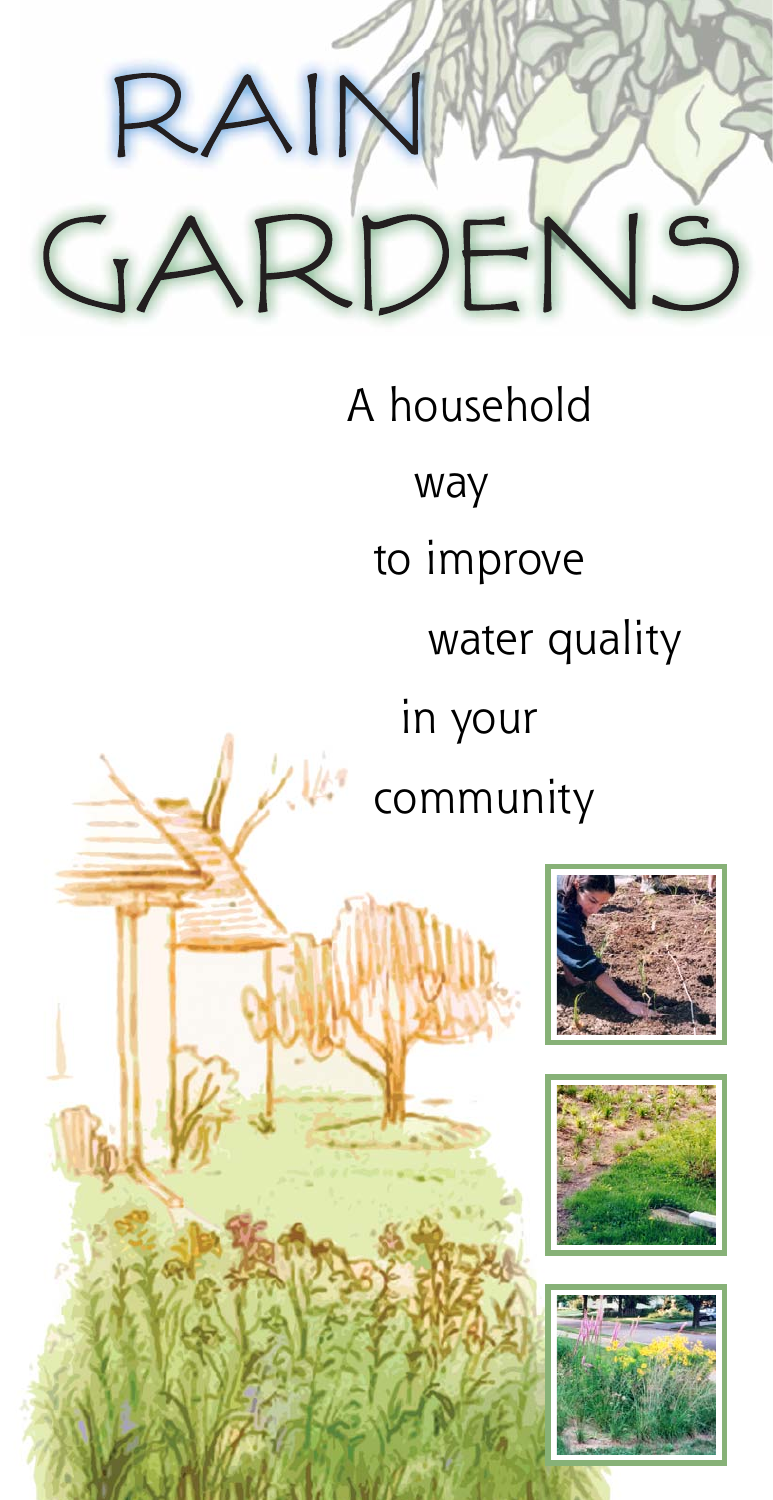ain gardens are just what they sound like – gardens that soak up rain water, mainly from your roof, but also from your driveway and lawn. They are landscaped areas planted to wild flowers and other native vegetation to replace areas of lawn. The gardens fill with a few inches of water and allow the water to slowly filter into the ground rather than running off to storm drains. Compared to a patch of conventional lawn, a rain garden allows about 30 percent more water to soak into the ground. ain

Holding back the runoff helps prevent pollutants such as fertilizers from washing off your yard, into storm sewers, and eventually into nearby streams and lakes. By reducing the amount of water that enters the local storm drain systems, rain gardens can also reduce the chances for local flooding, as well as bank and shoreline damage where storm drains empty into streams and lakes.

People in many parts of the country are starting to build rain gardens in their yards and promoting their use in other locations, such as neighborhood parks. You can help in your own yard by simply building one or more rain gardens to collect runoff from your roof. Rain water can sometimes be collected from your driveway or lawn by locating a rain garden in a low spot where the water naturally drains.

> **Lawn at 1% slope minimum to the garden**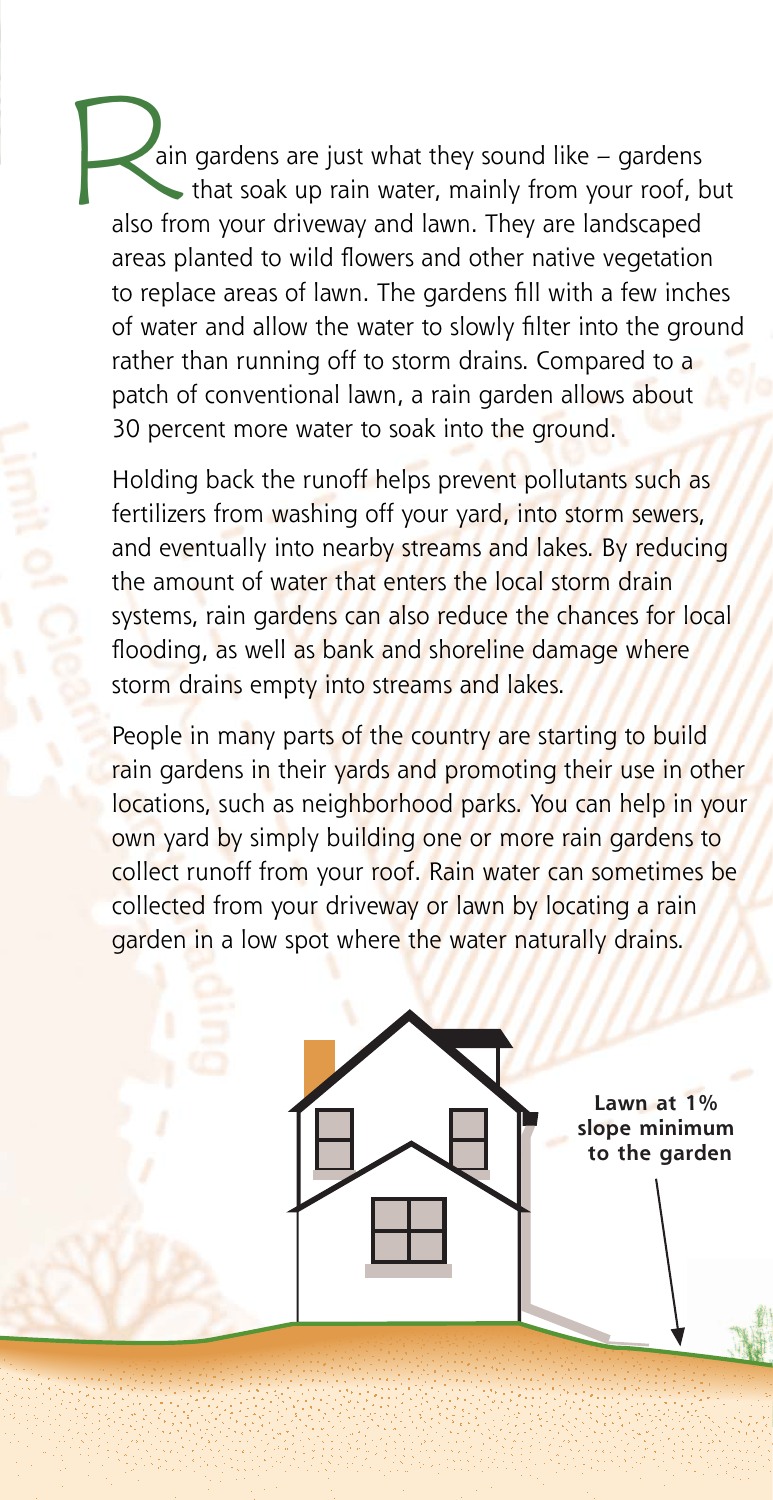### **Tips for a productive rain garden**

**• Keep in mind that a rain garden is a "garden" not a prairie. The focus is on flowers, although some grasses can be used.**

**• When planting the rain garden, ask some friends to help. A few people helping for an hour can be fun for all and will allow you to get the planting done in a couple hours.**

**• In the weeks after planting, you may want to hoe dandelions and other weeds until the mature garden plants crowd them out.** 

- **• As the rain garden matures, you will need to thin the population of some plants to allow others to grow.**
- **• Leave the dead or dormant plants standing over the winter. Many of the plants will provide seeds and shelter for birds. In spring cut back or mow the stalks to allow new shoots to emerge.**

**• Installation of a rain garden is slightly more work than a comparable area of lawn, but maintenance is low once plants mature.**

**Storm drain and street** Rain Garden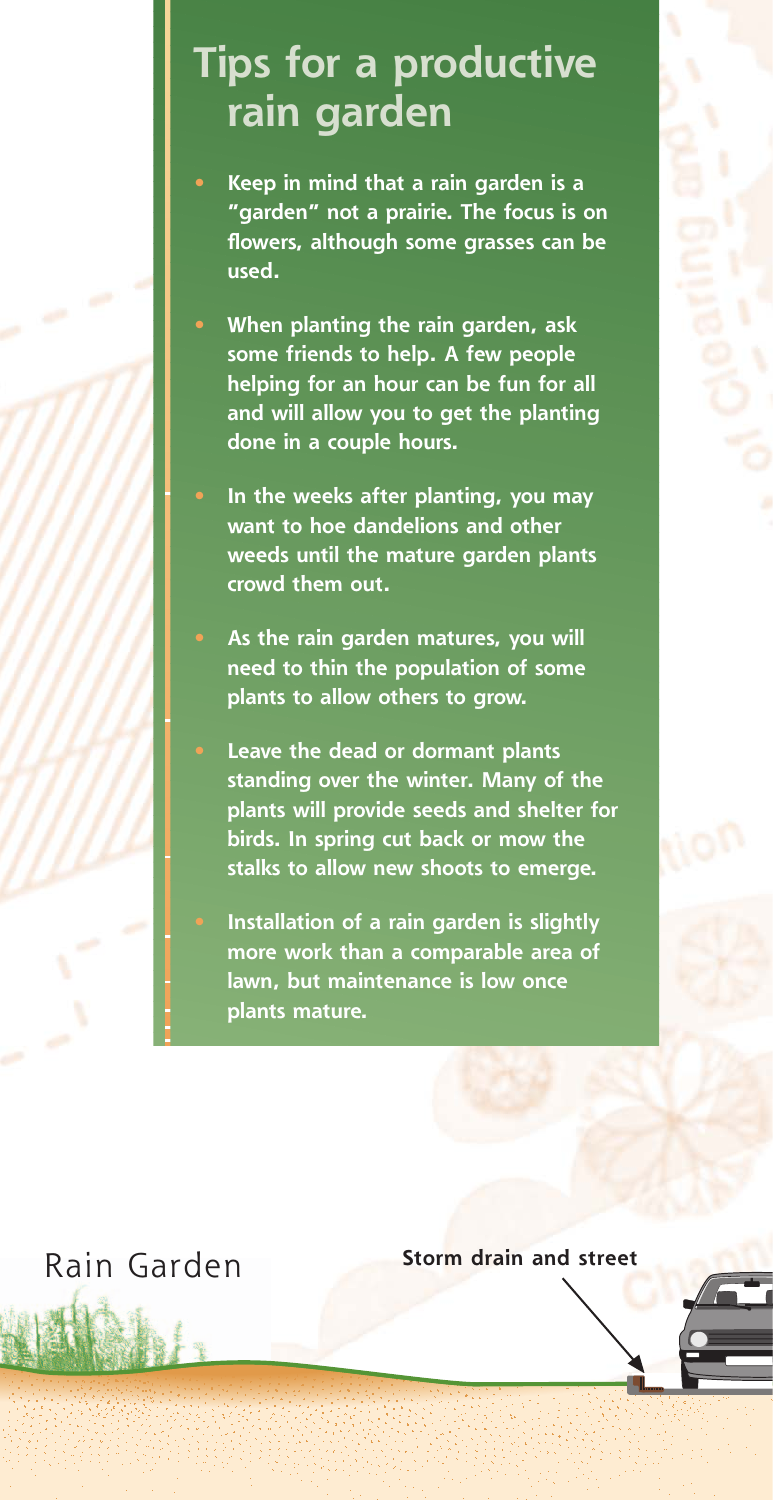## **Consider a rain garden for your yard**

ain gardens can be your personal contribution to cleaner water, healthier fish and wildlife populations, and a greatly improved environment for your family and community. Each rain garden may seem small, but collectively they produce substantial neighborhood and regional environmental benefits. Rain gardens work for us in several ways: Fol<br>
Pain<br>
popu<br>
your<br>
small<br>
neigh

- g Increasing the amount of water filtering into the ground, which recharges groundwater and helps reduce the amount of pollutants washing off to lakes and streams;
- g Helping sustain adequate flows in streams during dry spells;
- gProviding valuable wildlife habitat;
- g Enhancing the beauty of your yard and the neighborhood;
- g Helping protect communities from flooding and drainage problems;
- g Helping protect streams and lakes from damaging flows and reducing erosion of the of streambanks and lakeshores;
- g Reducing the need for costly municipal storm water treatment structures.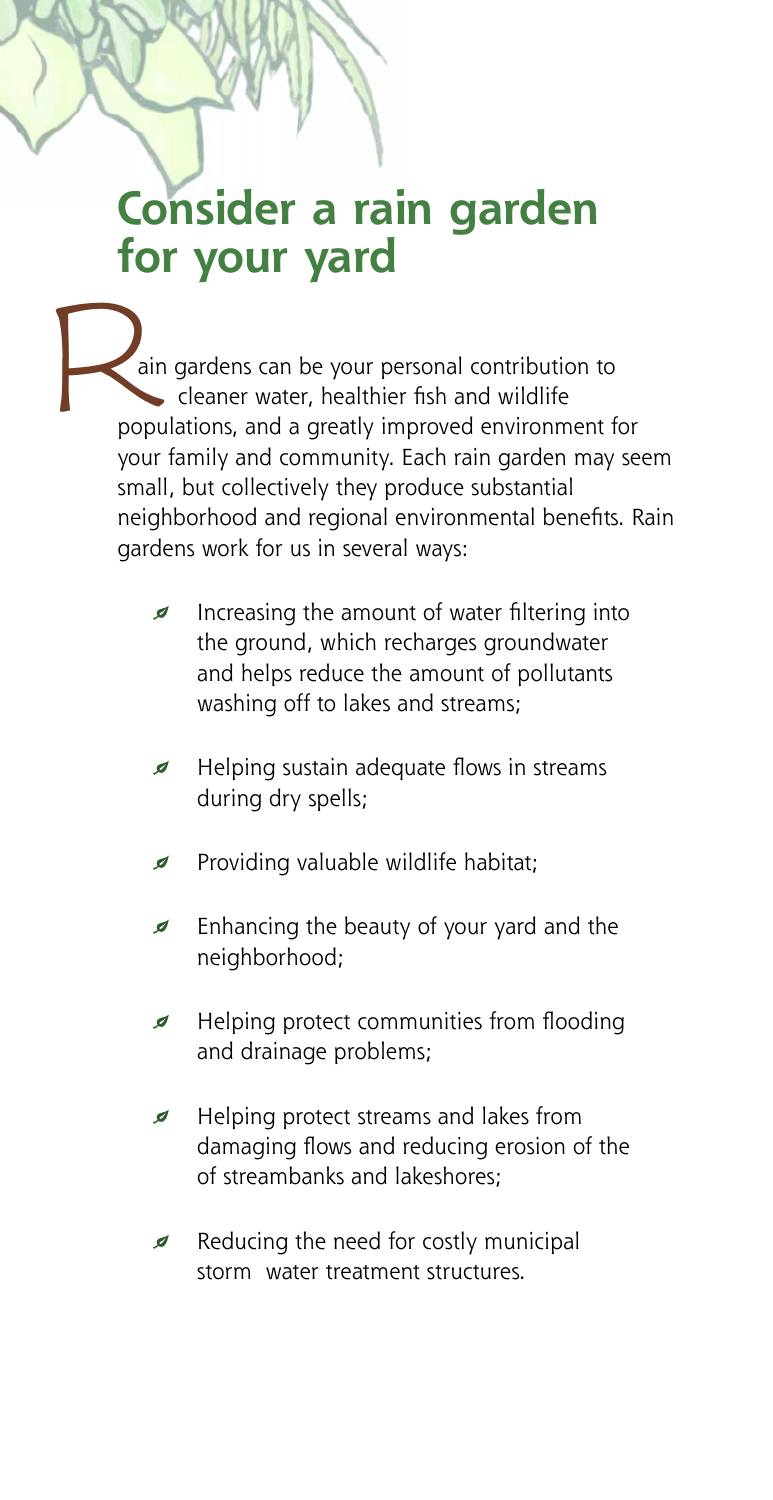

**The rain garden is located to receive roof water exiting the downspout.**

**A shallow swale helps ensure that water from the downspout flows into the rain garden.**

**The rain garden is completely planted with native species. Because it's a "garden," more flowers are used than native grasses.**

**The middle of the rain garden will hold water during a heavy rain, so the runoff can gradually soak into the ground.**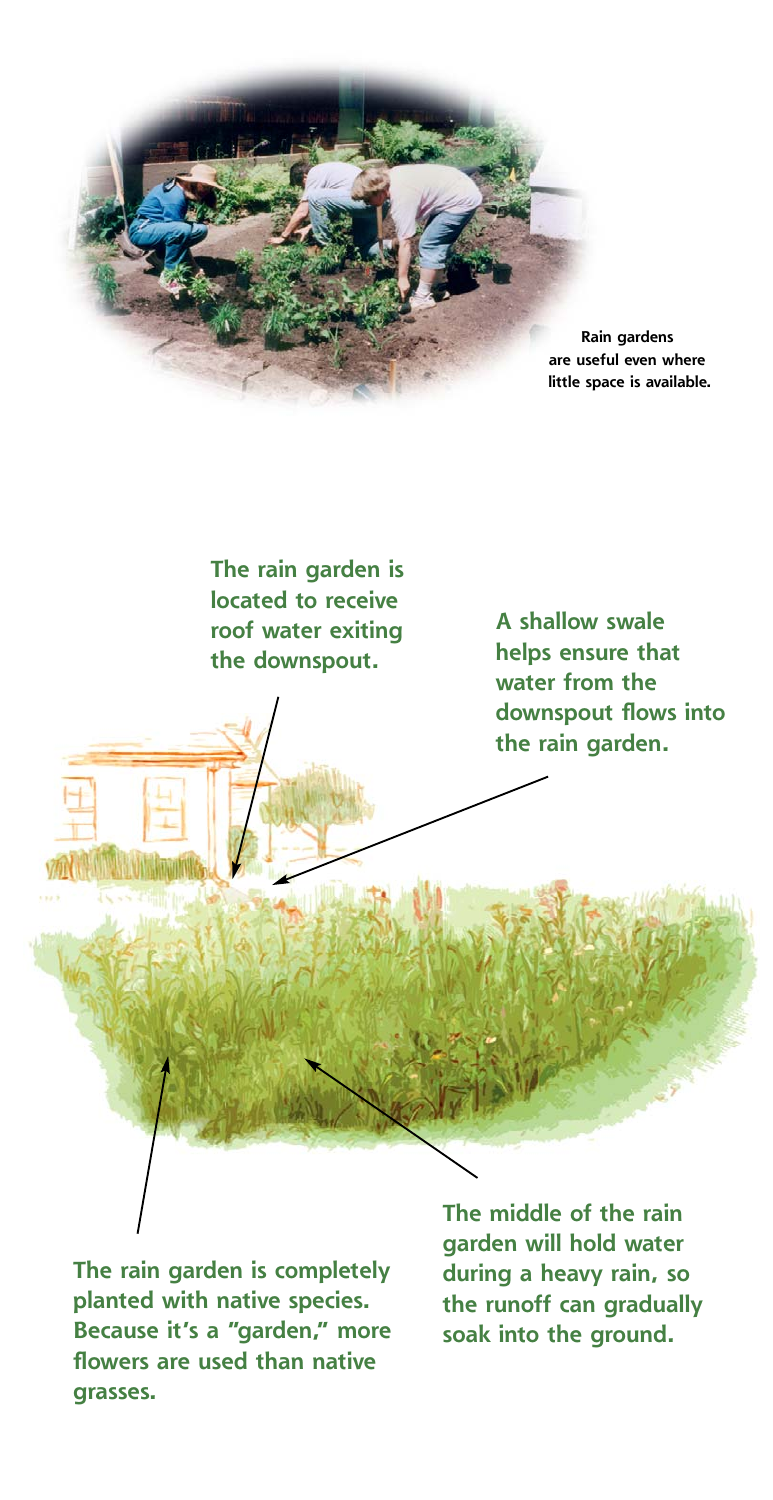# **Building a rain garden**

Key steps in the process include sizing, choosing the appropriate plants, construction, planting, and maintenance. You might decide to do all or some of the steps yourself or you might a select a professional landscaping company to help you. However you decide build your rain garden, try to keep the design simple. This will help make the garden as affordable as possible and increase the chances for you to be involved in all the steps of making one. The photographs from several different rain garden projects show a few of the steps in the process.



**Rope is used to lay out the boundary of a future rain garden.** 





**The rain garden is dug to 3 to 4 inches in depth with care to make the bottom as level as possible. With the lawn sloping gently upward to the house, the garden is positioned to trap water from a downspout.**

**1**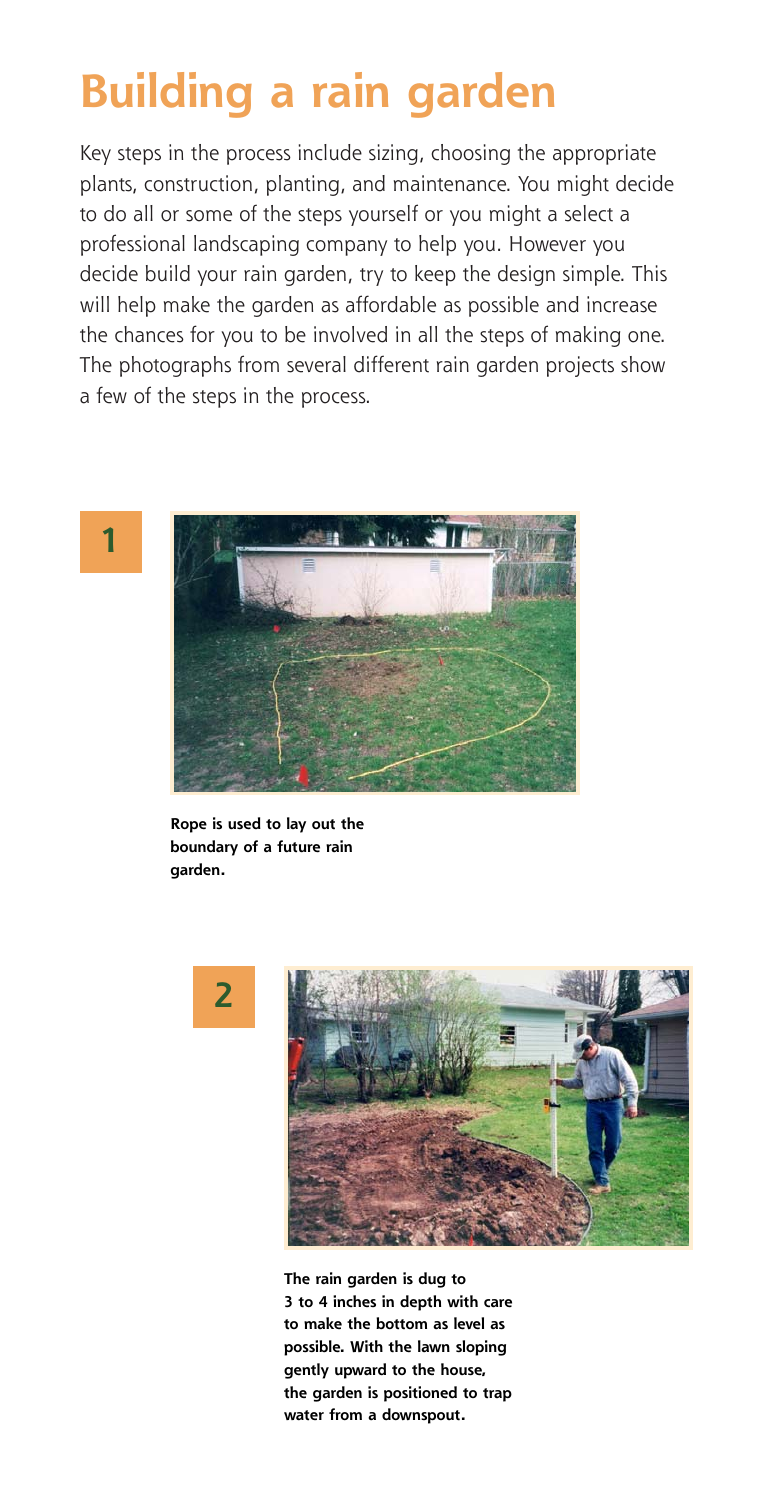**3**



**Neighbors planting native plants in zones identified by string laid out on the ground. Planting only takes about 2 hours with a little help.**



**The young native plants begin to flourish. Rain water from the downspout will flow directly to the rain garden.**





**This rain garden is two year old. Weeds have a hard time growing in a mature rain garden. Old stalks can be cut back or mowed in the spring to give the new growth a good start. Birds and butterflies are regular visitors to the garden.**

**4**